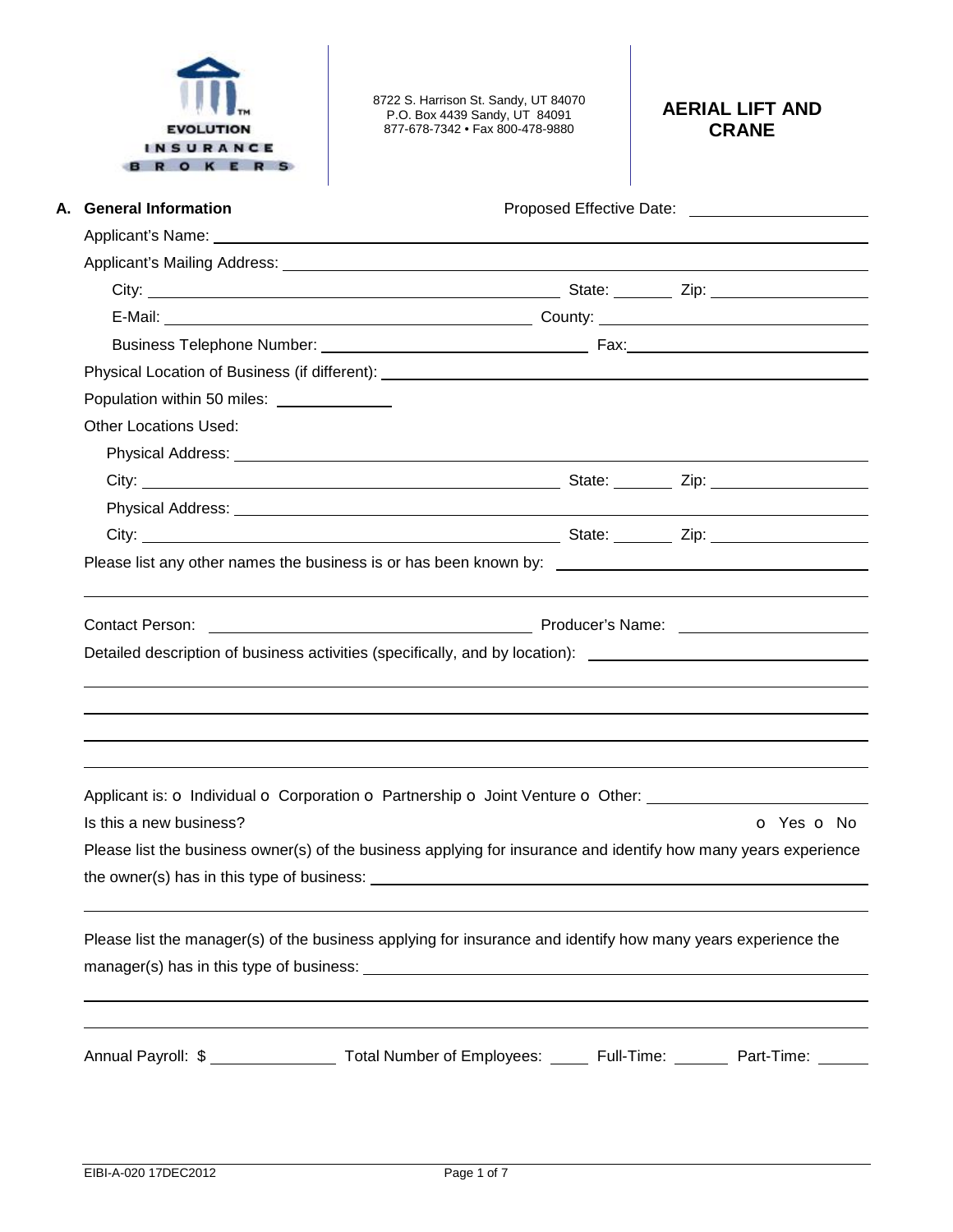Please describe the business's drug policy and what the procedure is when an applicant or employee fails a drug

test:

| services?<br>If yes, please tell us: | Does your company have within its staff of employees, a position whose job description deals with product<br>liability, loss control, safety inspections, engineering, consulting, or other professional consultation advisory<br>O Yes O No |
|--------------------------------------|----------------------------------------------------------------------------------------------------------------------------------------------------------------------------------------------------------------------------------------------|
|                                      |                                                                                                                                                                                                                                              |
| Employee Name:                       |                                                                                                                                                                                                                                              |
|                                      | Business Telephone No.: Note that the set of the set of the set of the set of the set of the set of the set of the set of the set of the set of the set of the set of the set of the set of the set of the set of the set of t               |
|                                      |                                                                                                                                                                                                                                              |
|                                      |                                                                                                                                                                                                                                              |
| <b>B.</b> Insurance History          |                                                                                                                                                                                                                                              |
|                                      | Who is your surrent insurance carrier (or your lost if no surrent provider)?                                                                                                                                                                 |

# Who is your current insurance carrier (or your last if no current provider)? \_\_\_\_\_

Provide name(s) for all insurance companies that have provided Applicant insurance for the last three years:

|                        | Coverage: | Coverage: | Coverage: |
|------------------------|-----------|-----------|-----------|
| Company Name           |           |           |           |
| <b>Expiration Date</b> |           |           |           |
| <b>Annual Premium</b>  | J         | ጥ<br>Œ    | D         |

Has the Applicant or any predecessor ever had a claim? The Contract of Monocomusic Contract of No. The Contract O

Attach a five year loss/claims history, including details. (REQUIRED)

Have you had any incident, event, occurrence, loss, or Wrongful Act which might give rise to a Claim covered by this Policy, prior to the inception of this Policy? **o Yes o No** Yes **o** No

If yes, please explain:

 

Has the Applicant, or anyone on the Applicant's behalf, attempted to place this risk in standard markets?

o Yes o No

If the standard markets are declining placement, please explain why:

### **C. Other Insurance**

Please provide the following information for all other business-related insurance the Applicant currently carries.

| Coverage Type          |    |    |
|------------------------|----|----|
| Company Name           |    |    |
| <b>Expiration Date</b> |    |    |
| Annual Premium   \$    | ъD | ъD |

#### **D. Desired Insurance**

| Per Act/Aggregate                | OR | Per Person/Per Act/Aggregate |
|----------------------------------|----|------------------------------|
| $\frac{1}{2}$ \$50,000/\$100,000 |    | \$25,000/\$50,000/\$100,000  |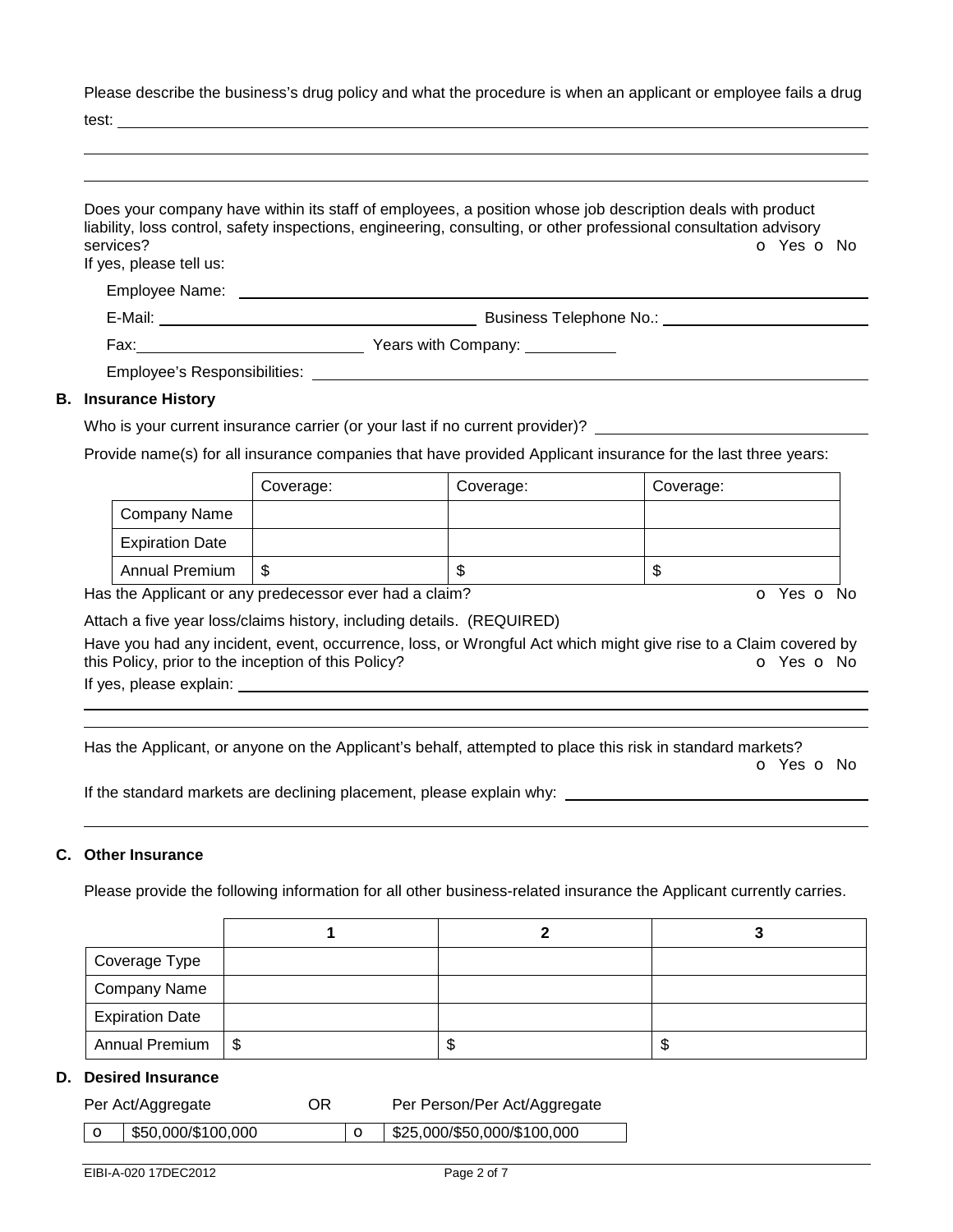| $\circ$     | \$150,000/\$300,000   | \$75,000/\$150,000/\$300,000    |
|-------------|-----------------------|---------------------------------|
| $\circ$     | \$250,000/\$1,000,000 | \$100,000/\$250,000/\$1,000,000 |
| $\mathbf o$ | \$500,000/\$1,000,000 | \$250,000/\$500,000/\$1,000,000 |
|             | Other:                | Other:                          |

**Self-Insured Retention (SIR):** o \$1,000 (Minimum) o \$1,500 o \$2,500 o \$5,000 o \$10,000

## **E. Business Activities**

 

- 1. Provide list of aerial platforms, if any, to be insured under any coverage issued:
- 2. Explain use of equipment to be insured for liability in narrative form: \_\_\_\_\_\_\_\_\_\_\_\_\_\_\_\_\_\_\_\_\_\_\_\_\_\_\_\_\_\_\_\_\_\_\_
- 3. Indicate equipment's use capacity:

o 20 ton or less o 50 ton or less o 100 ton or less o 200 ton or less o 201 ton or more

- 4. Total Gross Annual Receipt for all business operations: \$
- 5. Percentage of your business which consists of rental by:

| The Hour     | %    |
|--------------|------|
| One-Half Day | ℅    |
| All Day      | ℅    |
| By the Week  | ℅    |
| By the Month | $\%$ |

6. Gross Receipts by class of service performed:

|                                                       | <b>UNDER 100 TON</b>      | OVER 100 TON             |
|-------------------------------------------------------|---------------------------|--------------------------|
| Crane Rentals with Operator:                          | \$                        | \$                       |
| Sign Making and Installation                          | \$                        | \$                       |
| Machinery and Steel Beam Erection                     | \$                        | \$                       |
| Wood Truss, Pole or Lighting Installation             | \$                        | $\overline{\mathcal{S}}$ |
| Air Conditioning or Solar Panel                       | \$                        | \$                       |
| Demolition and Salvage Work                           | \$                        | \$                       |
| Crane Rentals without Operator                        | \$                        | \$                       |
| Crane Sales - New                                     | \$                        | \$                       |
| Crane Sales - Used                                    | \$                        | \$                       |
| Aerial Platform Rentals with Operator                 | \$                        | \$                       |
| Aerial Platform Rentals without Operator              | \$                        | \$                       |
| Aerial Platform Sales - New                           | \$                        | \$                       |
| Aerial Platform Sales - Used                          | \$                        | \$                       |
| Forklift Rentals - New                                | $\boldsymbol{\mathsf{S}}$ | \$                       |
| Forklift Sales - Used                                 | \$                        | \$                       |
| <b>Construction Equipment Rental with Operator</b>    | \$                        | \$                       |
| <b>Construction Equipment Rental without Operator</b> | \$                        | \$                       |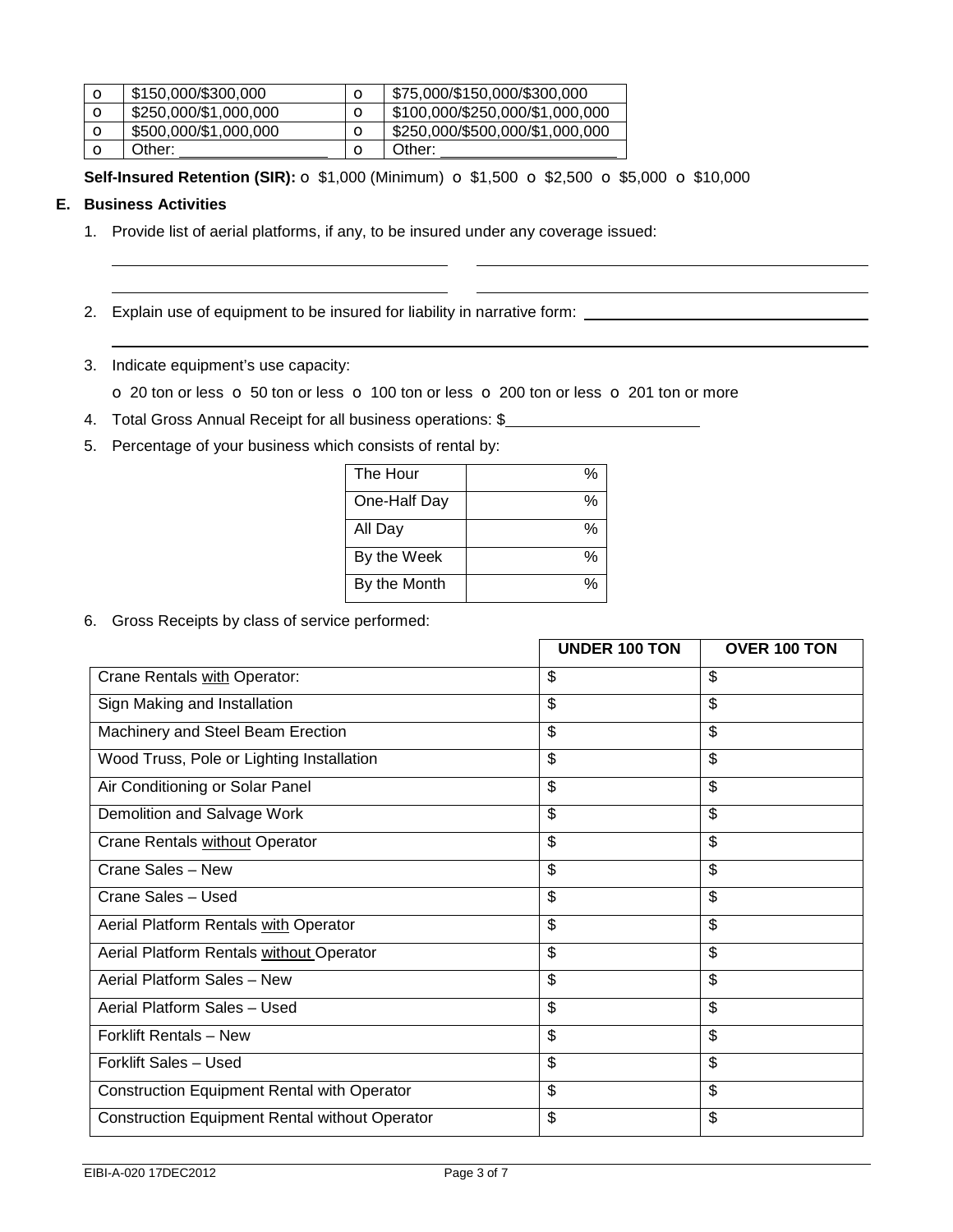|                                                         | <b>UNDER 100 TON</b>     | OVER 100 TON |
|---------------------------------------------------------|--------------------------|--------------|
| <b>Compressor Rental</b>                                | \$                       | \$           |
| <b>Generator Rental</b>                                 | \$                       | \$           |
| Pump Rental                                             | \$                       | \$           |
| <b>Other Construction Equipment Rental</b>              | \$                       | \$           |
| <b>Construction Equipment Sales - New</b>               | \$                       | \$           |
| <b>Construction Equipment Sales - Used</b>              | \$                       | \$           |
| Sale of Parts                                           | \$                       | \$           |
| Sale of Repair Services                                 | \$                       | \$           |
| All Other Rentals (describe on separate sheet of paper) | \$                       | \$           |
| All Other Sales (describe on separate sheet of paper)   | \$                       | \$           |
| <b>Small Hand Tool Rental</b>                           | \$                       | \$           |
| Revenue Storage of Equipment                            | $\overline{\mathcal{S}}$ | \$           |
| Revenue - Consulting Services                           | \$                       | \$           |
| <b>Overhead Crane Sales</b>                             | \$                       | \$           |
| <b>Overhead Crane Services</b>                          | \$                       | \$           |
| Federal/State/Local OSHA Inspection Work                | \$                       | \$           |
| <b>Crane Erection for Others</b>                        | \$                       | \$           |
| Manufacturer Warranty Work                              | $\mathfrak{S}$           | \$           |
| <b>Manufacturer Retrofit Work</b>                       | \$                       | \$           |

Note: Only those services where income is noted will be considered for quotation or provided coverage under any coverage contract issued.

MOBILE EQUIPMENT QUESTIONS:

7. Identify, from the equipment list provided, the units with rubber tires that are driven on public roads: \_\_\_\_\_\_\_

|    | How many are registered and licensed as vehicles?                                                                   |                          |
|----|---------------------------------------------------------------------------------------------------------------------|--------------------------|
| 8. | How many trucks with equipment are driven over public roads?                                                        |                          |
|    | How many are registered and licensed as vehicles?                                                                   |                          |
|    | 9. Are equipment operators required to be licensed in your state?                                                   | O Yes O No               |
|    | 10. Are contractors using equipment with long booms required to obtain a permit prior to use in your city or state? |                          |
|    |                                                                                                                     | <b>O</b> Yes <b>O</b> No |
|    | What type of license(s), including general contractor's and electrical contractor's, do you hold, if any?           |                          |
|    | 11. Has any insured member of your firm been the subject of a complaint, or has disciplinary action been taken      |                          |
|    | by any regulatory authorities as a result of contractor activities?                                                 | O Yes O No               |
|    | If yes, attach a separate statement with details.                                                                   |                          |
|    | 12. Is your firm owed by others any compensation that the client refuses to pay, or is unable to pay in whole or in |                          |
|    | part?                                                                                                               | o Yes o No               |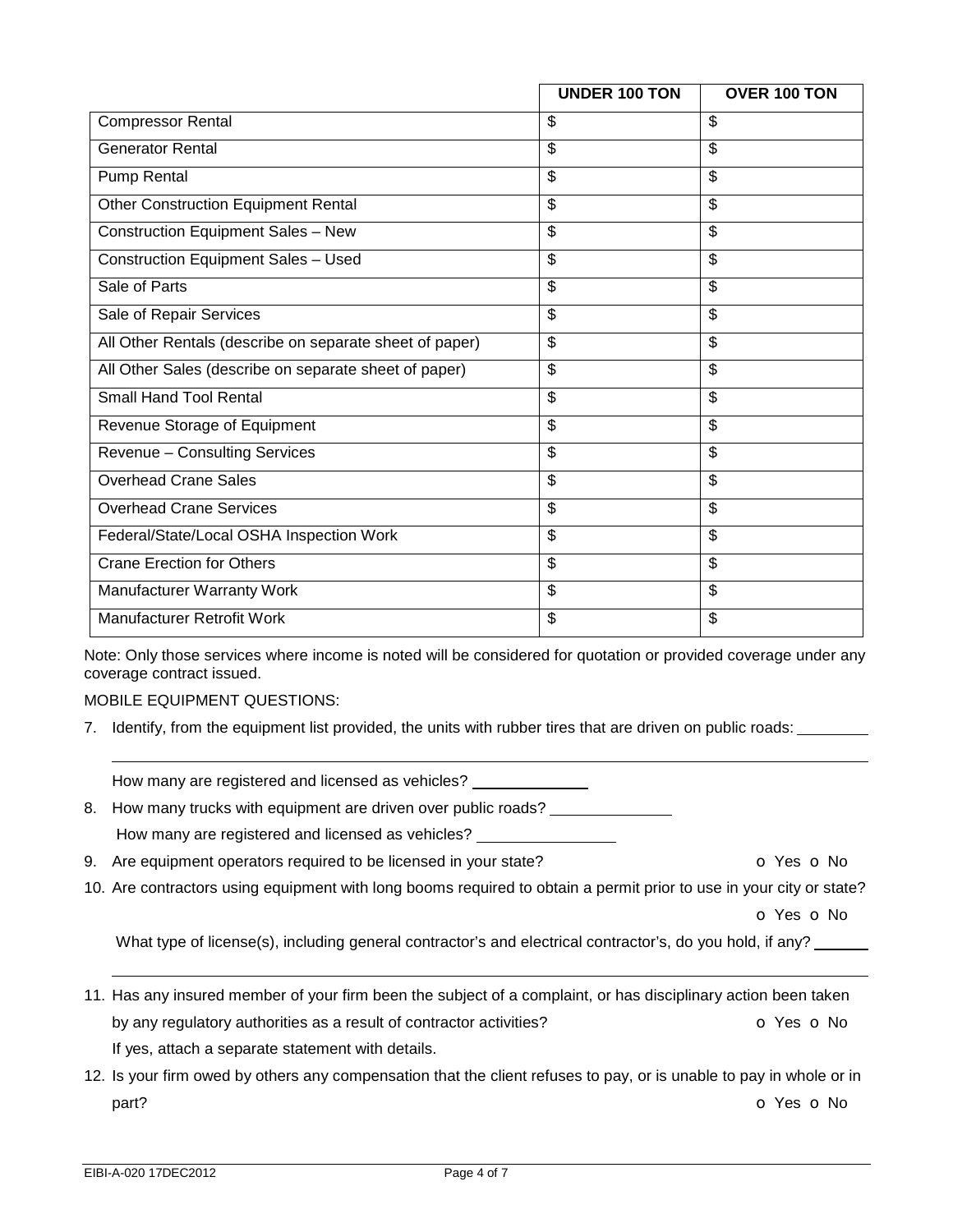13. Provide the names of any partners, key employees, and principal owners involved in the business.

| Name | Title | Years with Company |
|------|-------|--------------------|
|      |       |                    |
|      |       |                    |

14. Please provide copies of:

- a. Advertisement, brochures, and/or descriptive literature;
- b. A sample contract and/or agreement used between you and your clients outlining the services to be rendered;
- c. Any other information which may help describe your operation;
- d. The latest financial data (annual report or balance sheet); and,
- e. A sample report issued to clients.
- 15. Does any one client or single contract represent more than 50% of your annual gross income?  $\circ$  Yes  $\circ$  No If yes, explain:
- 16. What steps are taken to prevent unauthorized use of machines and equipment?
- 17. Months, or period, that your business is open: From: To:
- 18. Please provide a listing of jobs completed in the last five years; with names, dates, and total charges made. Also provide a separate list of ongoing projects not yet completed, with the expected completion dates. Prior projects, and current job operations, will be excluded. Use separate job summary sheet to provide this information.
- 19. Are all premises provided service, and where equipment is installed or repaired, inspected or certified by any outside third party? **o Yes o No**

If yes, please complete the following (use additional paper if necessary):

Name of Agency

- o Local Agency
- o State Agency
- o Federal Agency
- o Private Agency
- 20. What percent of your work is:

| Commercial                           |  |
|--------------------------------------|--|
| Residential                          |  |
| <b>Government Contracted Service</b> |  |
| All Other (please describe):         |  |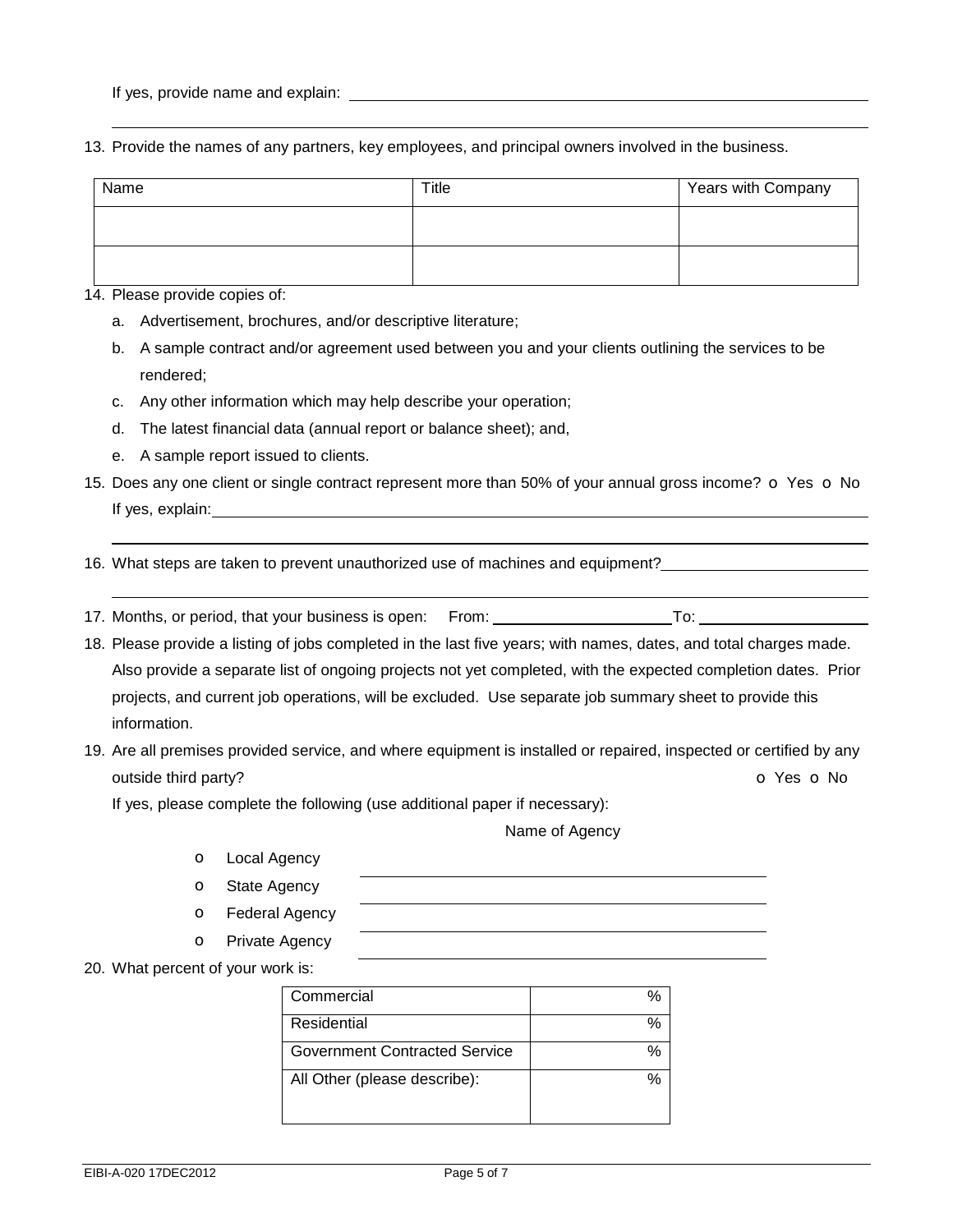21. Please attach a schedule of all equipment owned, rented, or leased, for which insurance will be requested. Information not received will not be quoted, and no coverage will be provided.

Special Note: For each piece of equipment, please provide the following information: year, make, mfg., model, purchased new or used, date of purchase, applicable warranty or service contract, where manufactured, and is the manufacturer still in business? Complete the separate equipment schedule attached with the information requested.

22. Is over-the-road coverage requested for:

|  |                                                                                                                    | a. Mobile Equipment - unlicensed                      | O Yes O No |  |
|--|--------------------------------------------------------------------------------------------------------------------|-------------------------------------------------------|------------|--|
|  |                                                                                                                    | b. Crane Mounted service vehicles – licensed          | O Yes O No |  |
|  |                                                                                                                    |                                                       | O Yes O No |  |
|  | 23. Do you provide a brochure detailing operating instructions and do you verbally communicate instructions to     |                                                       |            |  |
|  |                                                                                                                    | each client? If yes, please attach a copy for review. | O Yes O No |  |
|  |                                                                                                                    | 24. Do you sell equipment?                            | O Yes O No |  |
|  |                                                                                                                    |                                                       |            |  |
|  |                                                                                                                    |                                                       |            |  |
|  | 25. How do you verify that the equipment and the procedures requested by the customer are suitable for the         |                                                       |            |  |
|  |                                                                                                                    |                                                       |            |  |
|  | 26. Do you provide customers with any type of training in the operation of any equipment they may have             |                                                       |            |  |
|  |                                                                                                                    | purchased?                                            | O Yes O No |  |
|  |                                                                                                                    |                                                       |            |  |
|  | 27. Do you have all clients sign a statement agreeing that they have been informed of the possible hazards, risks, |                                                       |            |  |
|  | and specific job limitations of the services you can provide with the equipment you have available?                |                                                       |            |  |
|  |                                                                                                                    |                                                       | O Yes O No |  |

- 28. Do you require proof of liability insurance prior to your renting any equipment, with or without an operator, to a contractor? o Yes o No
- 29. Do you require your company to be named as an Additional Named Insured and obtain written evidence of insurance prior to entering into any equipment lease contract?  $\bullet$  Yes  $\bullet$  No If yes, please provide copies of any such contracts.
- 30. What is the average age of cranes available for rent? \_\_\_\_\_\_\_\_\_\_\_\_\_\_\_\_ years
- 31. Are Truck Cranes checked when delivered to site to ensure that the front bumper counterweights are in place? **o** Yes **o** No.

If yes, please attach a copy of the inspection sheets used.

- 32. Do you make allowance for age of equipment when matching crane to job assigned?  $\bullet$  Yes  $\bullet$  No Explain:
- 33. If any crane or lift is modified from the original design, altered, or major repairs have been made, do you have the equipment re-certified by the manufacturer?  $\bullet$  Yes  $\bullet$  No Explain:

34. What steps are taken to prevent unauthorized use of machines and equipment?

35. Do you offer 24-hour radio dispatch repair service for owned equipment? **o** Yes **o** No